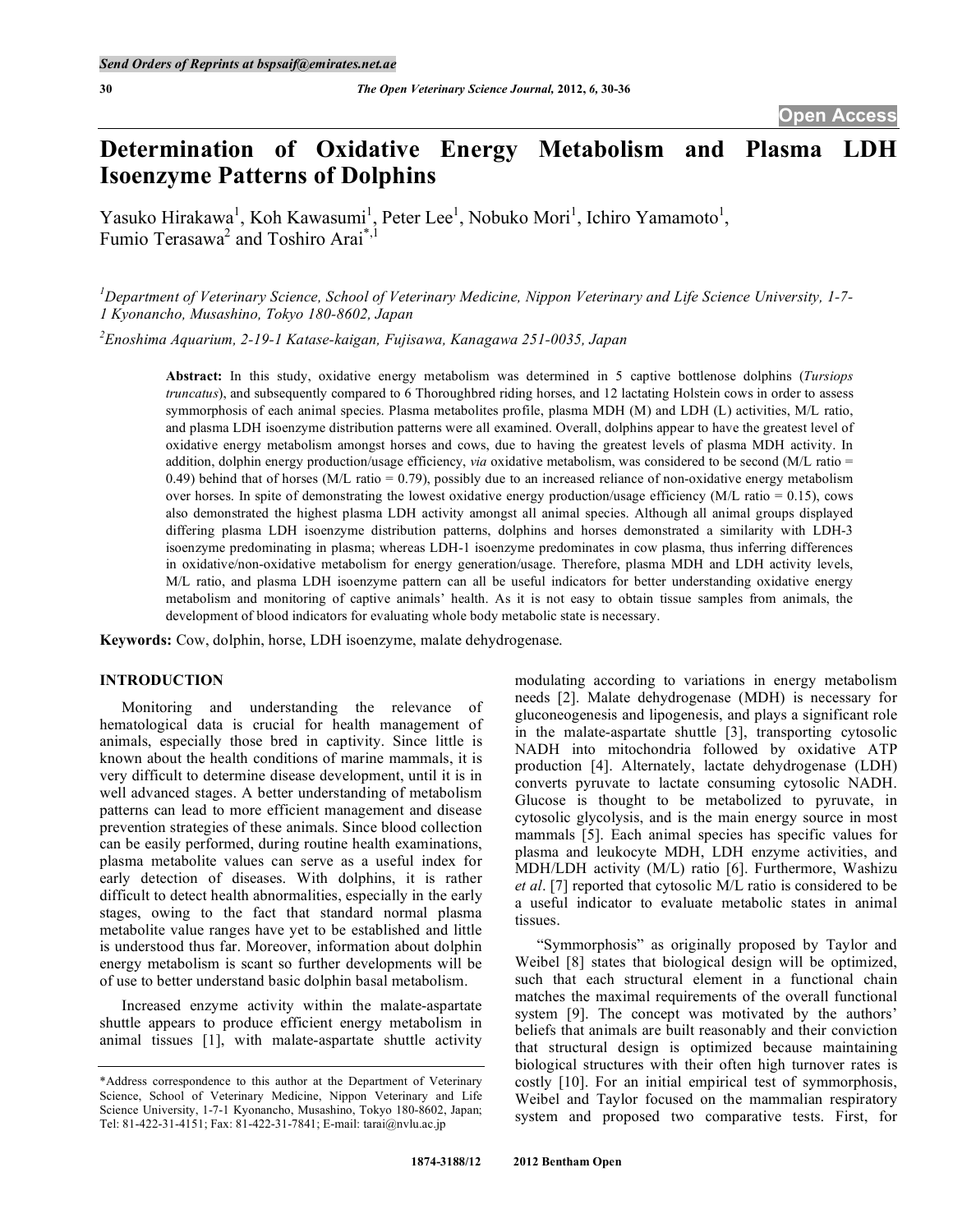animals differing in size, the scaling of respiratory structures should parallel the scaling of maximal oxygen consumption. Second, for animals of similar size, differences in structural capacities should match differences in  $VO<sub>2</sub>$  max, the maximal rate of  $O<sub>2</sub>$  consumption attained during exercise of progressively increasing intensity.  $VO<sub>2</sub>$  max sets an upper limit to the intensity of work that can be sustained aerobically for prolonged periods, and hence should be of considerable selective importance. As such, different species should reflect optimization and differences in oxidative energy metabolism, which would be reflected in muscle fiber (aerobic versus anaerobic) and metabolic profile differences between species.

 Therefore, the aim of the present study was twofold. First, we sought to determine plasma metabolite profiles of healthy captive dolphins, and assess their energy metabolism state by examining plasma MDH and LDH activities, M/L ratio, and LDH isoenzyme patterns since such information is lacking in the literature. Second, we sought to compare the aforementioned parameters between healthy captive bottlenose dolphins and thoroughbred riding horses and lactating Holstein cows, in order to assess "Symmorphosis" regarding oxidative energy metabolism. Horses and cows may serve as practical comparisons for the following reasons. First, horses and cows are similarly large animals as dolphins, and have also been trained or domesticated by humans, as well. Second, because dolphins normally have relatively good motility, horses and cows can serve as good comparisons because horses are also quite active, whereas cows exhibit little physical activity; thereby highlighting differences in energy usage between all 3 species. Third, there is evidence demonstrating that dolphins may be closely related to even-toed ungulates, such as cows, pigs and camels [11]. Lastly, our laboratory has previously reported on energy metabolism of horses and cows [6,12,13].

## **MATERIALS AND METHODS**

#### **Animals**

 Five captive bottlenose dolphins (*Tursiops truncates*), 6 Thoroughbred riding horses, and 12 lactating Holstein cows were included in this study. All animals were diagnosed to be healthy and exhibited no clinical signs for disease. The bottlenose dolphins were part of the population at Enoshima Aquarium in Kanagawa, Japan. The tank size, seawater volume, air and water temperatures of the dolphin pool at Enoshima Aquarium have been previously presented [30]. Thoroughbred riding horses were maintained and trained in our university. The lactating Holstein cows were maintained at Koizumi Milk Farm in Tokyo, Japan. Dolphins were fed 4 to 8 times per day, between 9:00 and 17:30, and consumed approximately 10 to 14 kg daily. Horses were fed a daily diet of  $\sim$ 5kg in total, 3 times per day, between 6:00 and 16:00. Cows were given 29 to 32 kg of feed daily, administered 4 times daily between 5:30 and 10:00. All animals involved in this study lived in captivity.

 Regarding physical activity, in general, dolphins at the Enoshima Aquarium were active as compared to other animal groups, constantly moving in and around the tank, due to training or shows in the daytime. Alternatively, horses at the university were usually immobile during the day, standing still, except for their daily exercise regiment, lasting 1 to 2 hours daily. Lastly, cows at the Koizumi Milk Farm were immobile, usually standing still. The cows were able to supply approximately 30 mL of milk per day. Approval for this work has been given by the Nippon Veterinary and Life Science University Animal Research Committee.

#### **Sample Collection**

 Blood sampling from dolphins was conducted on a monthly basis, as a part of their routine physical exams at Enoshima Aquarium. Briefly, blood was taken from the tail fluke of dolphins by venipuncture, using a sterile 21 gauge disposable butterfly needle. Because the dolphins were trained for blood sampling and/or other routine physical exams, they can voluntarily display their tail or body when samples need to be collected. All dolphin blood samples were obtained 16 to 17 hours after their last feeding. Blood sampling from horses and cows was obtained from the jugular or caudal vein, respectively, early in the morning (5:00-7:00 am). The animals showed no excitement or fear, when blood sampling was conducted, since they were accustomed to blood sampling. Blood samples from all animals were centrifuged at 3500 rpm for 10 min at 4°C in order to obtain plasma samples, which were subsequently frozen at -80°C until further use.

#### **Plasma Metabolite Assays**

 Plasma biochemistry analysis on alanine aminotransferase (ALT), alkalanine phosphatase (ALP), aspartate aminotransferase (AST), blood urea nitrogen (BUN), creatinine, glucose, lactate dehydrogenase (LDH), total cholesterol (T-Cho), total protein (TP), and triglycerides (TG) was performed using an AU680 auto analyzer (Beckman Coulter, CA, USA) with the manufacturer's reagents. Free fatty acid (FFA) concentration was measured using a Wako NEFA-C test commercial kit (Wako Pure Chemical Industries, Inc., Tokyo, Japan).

## **Enzyme Activity Assays and LDH Isoenzyme Profiling**

 The activities of malate dehydrogenase (MDH) and lactate dehydrogenase (LDH) in plasma were measured as previously described (LDH [31] and MDH [32]). All enzymatic activities were measured between 24-26 °C and expressed as U per liter of plasma. The enzyme unit (U) was defined as 1 μmol of substrate degraded per min. The M/L ratio was calculated as MDH activity divided by LDH activity. Plasma LDH isoenzyme patterns were detected by the biphasic agarose gel electrophoresis method utilizing commercial Quickgel LD gels (Helena Laboratories, Saitama, Japan). In brief, 30 μl plasma sample volumes were loaded into the dipping well of an Epalyzer 2 Electrophoresis Processing Analyzer, of which 5-6 μl was loaded onto the gel, and run with a 13 min set migration time at 240 V and at 15 °C. After migration, the gels underwent a 14 min reaction time, followed by a 12 min and 30 s decolorizing and fixing time, respectively. LDH fractions were assessed and analyzed using Edbank III analysis software (Helena Laboratories).

#### **Statistical Analysis**

Results are expressed as means  $\pm$  SD. Paired groups were compared using the Mann-Whitney U-test for data with nonnormal distribution, and statistical significance was set at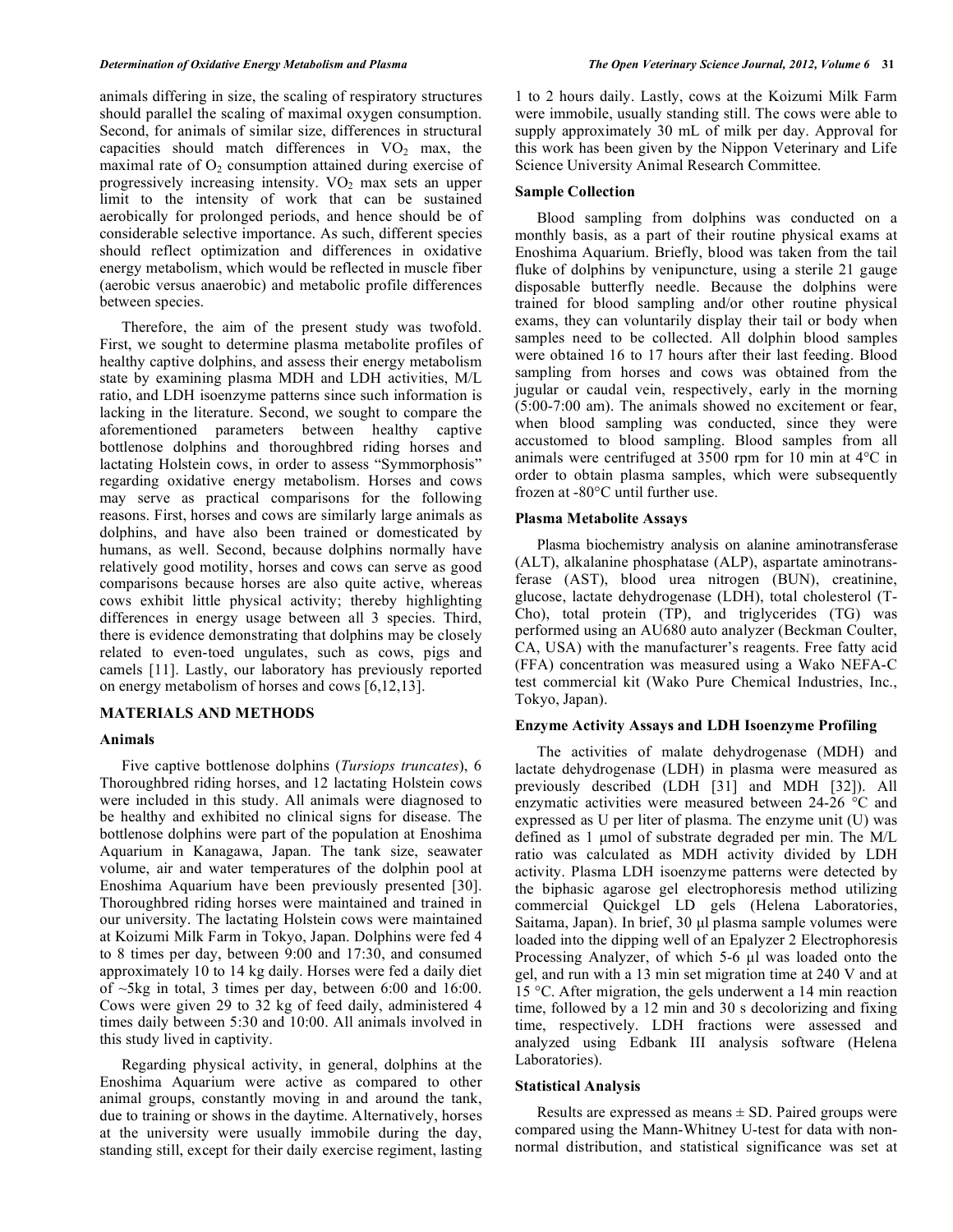*P*<0.05. All tests were performed using Sigmaplot analysis software (Sigmaplot 11.0, Build 11.0.077; Systat Software Inc., San Jose, CA).

## **RESULTS**

#### **Plasma Metabolite Assays**

 All values for the various measured plasma metabolites, for all animal groups, are shown in Table **1**. There was no significant difference in glucose levels between dolphins and horses; however dolphin glucose level was significantly higher as compared to that of cows (Mann Whitney U-test, p<0.05). Dolphins also displayed a significantly higher level of TG, than either horses  $(p=0.019)$  or cows  $(p=0.001)$ . T-Cho levels in dolphins and cows were both significantly higher than that of horses (p=0.002). FFA in dolphins was also significantly higher than that of either cows  $(p=0.004)$ or horses ( $p=0.002$ ). Lastly, dolphins had a significantly higher level of ALP as compared to either cows (p=0.001) or horses ( $p=0.002$ ).

#### **MDH, LDH, and M/L Ratio**

 A comparison of plasma MDH and LDH activities, in addition to M/L ratio between all 3 animal groups is displayed in Table **2**. Although no significant difference in MDH activity was noted between any of the groups, LDH activity in dolphins was significantly (Mann Whitney U-test,  $p<0.05$ ) higher than that of horses ( $\sim$ 2 fold), and lower than that of cows (~65% lower), respectively. As a result, M/L ratio in each animal species was significantly different from one another (Mann Whitney U-test, p<0.05). Horses demonstrated the highest M/L ratio (0.79), followed by dolphins (0.49) and cows (0.15), respectively.

#### **LDH Isoenzyme Patterns**

 LDH isoenzyme patterns for all animal groups are presented in Fig. (**1**).

 Although all animal groups displayed significant differences in isoenzyme pattern distribution, dolphins and horses demonstrated a similarity in LDH isoenzyme pattern with LDH-3 predominating, and LDH-2 and -3 making up 50% of total plasma LDH, in both species (Table **3**). The isoenzyme pattern in dolphins, in descending % amount of total LDH, was LDH-3 (39.62±1.07%), LDH-2 (29.56±1.43%), LDH-4 (17.18±1.78%), and LDH-1 (10.46±0.97%). Alternately, the isoenyme pattern in horses, in descending amount, was LDH-3 (31.55±2.20%), LDH-1 (29.88±3.02%), LDH-2 (25.30± 2.63%), LDH-4 (10.67±0.99%), and LDH-5 (2.60±0.95%). Unlike both dolphins and horse, LDH-1  $(47.07\pm1.56\%)$  was the most dominant isoform in cows, followed by LDH-2  $(27.77\pm0.78)$ , LDH-3  $(15.45\pm1.11)$ , LDH-4  $(5.60\pm0.50)$ , and LDH-5 (4.12±0.78).

### **DISCUSSION**

 "Symmorphosis" as originally proposed by Taylor and Weibel [8] dictates that there should be a symbiosis between form and function for every animal species. In general, dolphins are constantly moving, hence their muscle fiber

**Table 1. Comparison of Blood Biochemistry Values of Dolphins, Horses, and Cows** 

|                      | <b>Dolphins</b>      | <b>Horses</b>        | Cows                 |
|----------------------|----------------------|----------------------|----------------------|
| Glucose $(mg/dL)$    | $107.00 \pm 16.20$   | $100.67 \pm 4.84$    | $71.36 \pm 5.05*$    |
| $TG$ (mg/dL)         | $22.80 \pm 8.70$     | $14.33 \pm 5.28^*$   | $8.14 \pm 1.46*$     |
| $T$ -Cho (mg/dL)     | $195.20 \pm 61.20$   | $73.50 \pm 2.88*$    | $217.07 \pm 40.57$   |
| BUN (mg/dL)          | $50.48 \pm 9.48$     | $17.40 \pm 3.17*$    | $9.18 \pm 2.02*$     |
| Creatinine $(mg/dL)$ | $1.22 \pm 0.23$      | $1.36 \pm 0.13$      | $0.60 \pm 0.09*$     |
| TP(g/dL)             | $7.80 \pm 0.56$      | $6.23 \pm 0.340$     | $7.73 \pm 0.68$      |
| LDH (IU/L)           | $438.40 \pm 34.06$   | $216.67 + 58.84*$    | $902.21 \pm 131.37*$ |
| AST (IU/L))          | $174.52 \pm 34.16$   | $275.05 \pm 33.25^*$ | $66.60 \pm 8.40*$    |
| ALT (IU/L)           | $49.00 \pm 15.22$    | $6.50 \pm 1.64*$     | $30.50 \pm 4.80*$    |
| ALP (IU/L)           | $1344.80 \pm 661.55$ | $255.50 \pm 41.29*$  | $146.64 \pm 78.94*$  |
| $FFA$ (mEq/L)        | $0.32 \pm 0.12$      | $0.04 \pm 0.02*$     | $0.09 \pm 0.03*$     |

Values are presented as mean ± SD

\*Denotes significant difference as compared to dolphins (Mann-Whitney U-test, p<0.05).

#### **Table 2. Comparison of MDH and LDH Activities and M/L Ratio in Plasma of Dolphins, Horses and Cows**

|            | <b>Dolphins</b>    | <b>Horses</b>      | Cows                  |
|------------|--------------------|--------------------|-----------------------|
| <b>MDH</b> | $134.51 \pm 90.17$ | $69.24 \pm 17.68$  | $90.00 \pm 20.69$     |
| LDH.       | $199.00 \pm 27.63$ | $89.05 \pm 17.66*$ | $604.21 \pm 184.58^*$ |
| M/L ratio  | $0.49 \pm 0.13$    | $0.79 \pm 0.15*$   | $0.15 \pm 0.03*$      |

Values are presented as mean ± SD.

\*Denotes significant difference as compared to dolphins (Mann-Whitney U-test, p<0.05).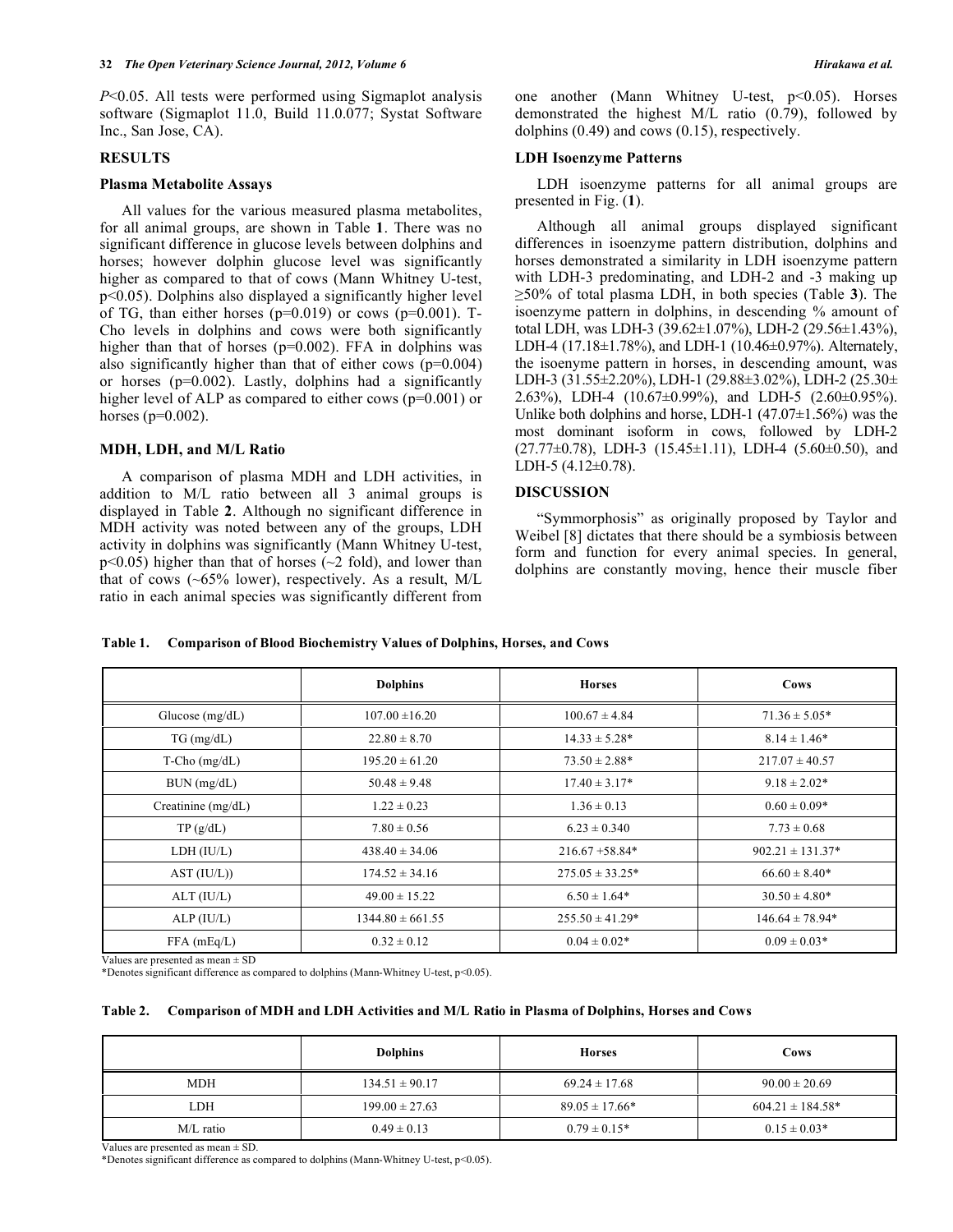

**Fig. (1).** Comparison of plasma LDH isoenzyme patterns between cows, horses, and dolphins. LDH isoenzymes were separated by an electrophoretic technique and analyzed using Epalyzer 2 Electrophoresis Processing Analyzer (Helena Laboratories).

and metabolic profiles should reflect that species, as opposed to cows (do not run around at all) and horses (in between). Therefore, a difference in aerobic (endurance) *vs* anaerobic muscle fiber profiles will have a great impact on ATP usage, in addition to general activity levels for example. Two fundamental reactions resynthesize ATP [14]: 1) Oxidative phosphorylation, breaking down carbohydrates, fats and protein, in the presence of oxygen, producing energy (ATP). The involvement of oxygen qualifies this as an aerobic reaction. 2) Glycolysis, breaking down glucose or glycogen into lactic acid. This reaction does not use oxygen and is considered anaerobic. There are several factors which will determine both the choice of fuel and the pathway used to generate ATP. These factors include: muscle fiber type, the speed and duration of exercise, type of feed provided, and animal fitness.

 M/L ratio appears to be one potential useful indicator of oxidative metabolism in animals since it can indirectly measure ATP synthesis/regeneration rate. A ratio of 1 would be ideal, since MDH enzyme activity to generate ATP is equally balanced by LDH enzyme activity to regenerate  $NADH$  into  $NAD<sup>+</sup>$  for additional energy production. Therefore, ATP is resynthesized at the same rate at which it is being used. However, since it is possible to obtain similar ratios, with differing MDH and LDH activity levels, it is imperative that MDH and LDH levels are also analyzed, in context, in order to reflect whether elevated energy metabolism, including elevated ATP production, may be occurring in some tissues, such as muscle and liver. Plasma M/L ratio in horses (0.79) was greater than that of dolphins (0.49) or cows (0.15); however MDH and LDH enzyme activity levels in dolphins was  $\sim$ 1.9 and  $\sim$ 2.2x higher, respectively than that of horses; thereby indicating greater overall energy usage in dolphin than horse tissues. LDH, aldolase and phosphoglucomutase levels are higher in dolphin than in other mammalian skeletal muscles; pyruvate kinase is the only glycolytic enzyme in lower concentration in dolphin muscle [15] Therefore, although horses appear to use energy more efficiently than dolphins, there is greater energy usage or metabolism by dolphins as compared to horses, as evidenced in higher overall plasma MDH and LDH activity levels.

 The horse has three basic types of muscle fiber: Type I, IIA and IIB, which differ in contractile and metabolic characteristics [14]. Type I fibers are slow-contracting fibers, while Types IIA and IIB are fast-contracting. In addition, Type I and IIA fibers have a high oxidative capacity and thus can utilize fuels aerobically while Type IIB fibers have a low aerobic capacity and depend on anaerobic glycolysis for energy generation. All three fiber types store glycogen, while only Types I and IIA have significant triglyceride storage. The speed of muscle contraction determines how fast the animal is able to move, and the faster an animal moves the greater the ATP requirement [14]. While walking, muscle contraction occurs very slowly and relatively small amounts of ATP are expended. During this type of exercise, Type I fibers are primarily recruited and energy generation is entirely aerobic, with muscle burning predominantly fat. As speed increases from a walk to a trot to a canter, Type I fibers alone are no longer capable of contracting rapidly enough to propel the horse. At this point, Type IIA fibers are also recruited. These fibers are also aerobic, but they use a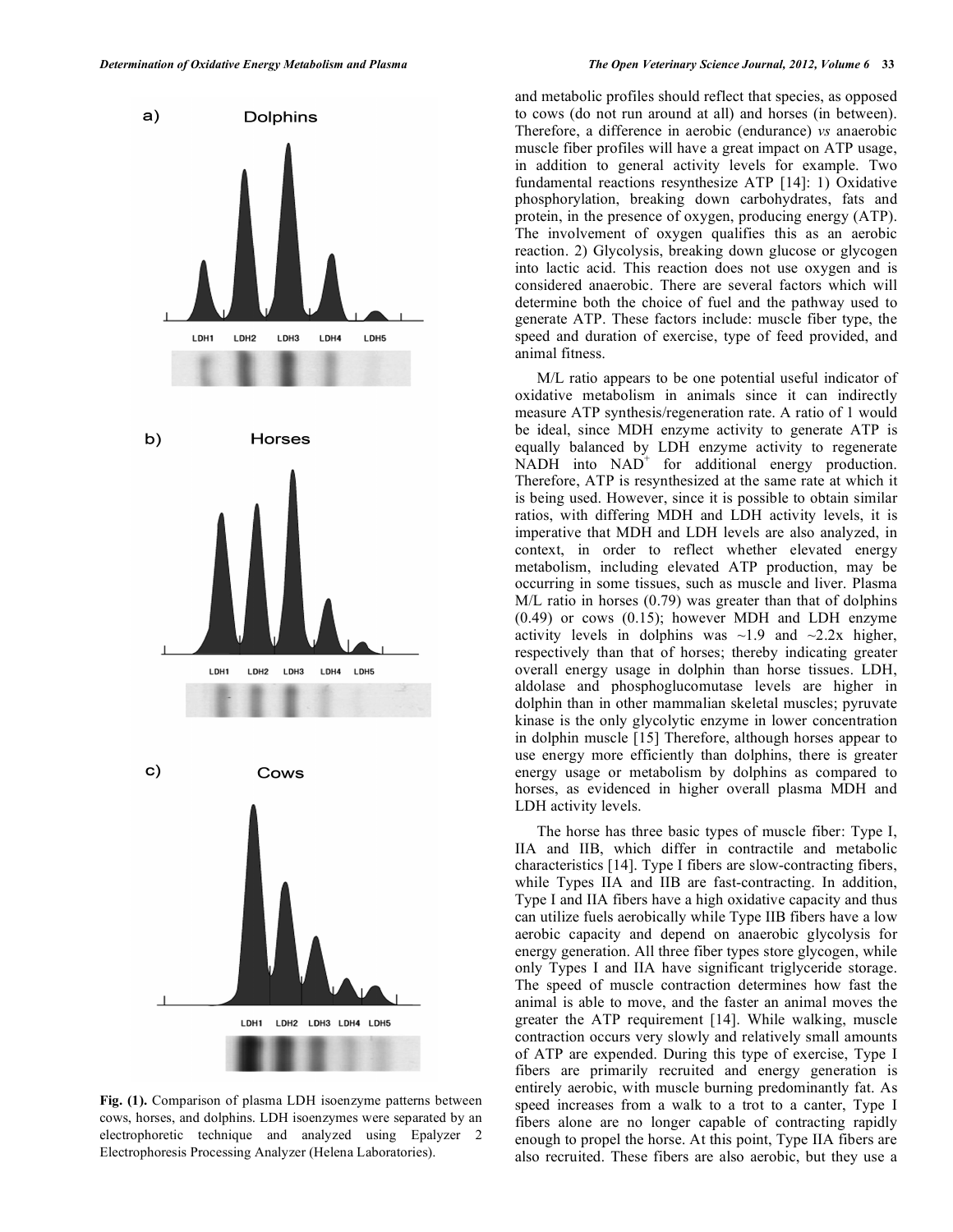|                                 | <b>Dolphins</b>  | <b>Horses</b>    | Cows             |
|---------------------------------|------------------|------------------|------------------|
| LDH $1$ $\frac{\%}{\%}$         | $10.46 \pm 0.97$ | $29.88 \pm 3.02$ | $47.07 \pm 1.56$ |
| LDH <sub>2</sub> $(\%)$         | $29.56 \pm 1.43$ | $25.30 \pm 2.63$ | $27.77 \pm 0.78$ |
| LDH $3$ $\frac{\frac{6}{6}}{2}$ | $39.62 \pm 1.07$ | $31.55 \pm 2.20$ | $15.45 \pm 1.11$ |
| LDH4 $(\% )$                    | $17.18 \pm 1.78$ | $10.67 \pm 0.99$ | $5.60 \pm 0.50$  |
| LDH5 $(\%)$                     | $3.18 \pm 0.63$  | $2.60 \pm 0.95$  | $4.12 \pm 0.78$  |

**Table 3. Comparison of LDH Isoenzyme Distribution Between Dolphins, Horses and Cows** 

Values are presented as mean ± SD.

combination of glycogen and fat for energy generation. Glycogen (glucose) can be metabolized twice as fast as fat for ATP generation, and as speed increases, fat becomes simply too slow a fuel for energy generation. As the horse increases speed to a fast gallop, Type IIB fibers are recruited and energy generation no longer remains purely aerobic. At these speeds, the requirement for ATP has exceeded the ability of the horse to deliver enough oxygen to the muscle to produce the energy by aerobic means. Anaerobic glycolysis takes over as a rapid metabolic pathway to generate ATP. Anaerobic glycolysis results, however, in lactic acid accumulation, and fatigue soon develops as the pH in the muscle begins to fall.

 Therefore, in the case of the riding horses used in our study, the majority of energy usage appears to be aerobic in origin due to the type of physical activity and muscle profile involved. These facts would support the greater plasma M/L ratio in horses (0.79) as opposed to dolphins (0.49) since M/L ratio may be measuring oxidative ATP usage/regeneration by aerobic means only. Because dolphins are constantly moving, their energy usage may exceed that which can be produced by aerobic means only, and therefore M/L ratio does not take ATP generation by anaerobic means into account.

 To further support the idea of increased energy usage or metabolism in dolphins as opposed to horses, dolphins demonstrated significantly higher levels of plasma lipid metabolites, such as triglycerides (TG, 0.5x greater), total cholesterol (T-Cho, 2.5x greater) and free fatty acid (FFA, 8x greater) as compared to horses. This may be indicative of dolphins having more capacity for lipolysis and lipid utilization as an additional energy source for aerobic ATP usage and regeneration, since they require more energy, and may have higher adipose stores as compared to horses [16, 17]. The difference in adipose stores between horses and dolphins may be possibly related to the type and quality of their diets [18-20]. In addition, seasonal variation of plasma T-Cho and FFA levels in dolphins has been reported with T-Cho and FFA levels being inversely correlated with blubber thickness [21, 22], with FFA most likely being released from and deposited to the blubber in warm seasons and cooler winter months, respectively [22].

 Additionally, dolphins exhibited the highest amount of plasma ALP amongst the animal species, being  $\sim$ 5x and  $\sim$ 9x greater than in horses and cows respectively. High levels of plasma ALP in dolphins have been previously observed in young and growing dolphins, with a significant decrease in concentration with increasing age [23].

 Cows, on the other hand, demonstrated the lowest level of oxidative metabolism efficiency by aerobic means amongst all animal groups. Thus their aerobic energy usage may not be as efficient or may significantly differ from dolphins and horses, which would be expected according to "Symmorphosis" [8]. Since dolphins and horses are considered to be more active than cows, the increase in energy usage efficiency by aerobic means, of these 2 animal species could possibly be attributed to increased motility as compared to cows. In addition, since the cows are under a lactating state, energy usage by the animal is very different as opposed to a non-lactating state. Lactation in many species, particularly dairy cattle, which have been specifically bred for high milk production, requires a dramatic shift in metabolism redirecting a significant portion of ingested energy and metabolites to milk synthesis [24]. In cattle, hepatic gluconeogenesis provides the majority of glucose required for mammary lactose synthesis. The liver also breaks down nonesterified fatty acids (NEFA) as an additional energy source if there is insufficient acetate and volatile fatty acids (VFA) coming from digestion. In addition, glucose metabolism of muscle and adipose tissue is also modulated during lactation, with gluconeogenesis being down-regulated in muscle tissue, and a shift in the ratio of lipogenesis to lipolysis in adipose tissue, by hormones such as bovine somatotropin that stimulates galactopoiesis. In pregnant animals, these responses are exaggerated by moderate undernutrition and are mediated by reduced tissue sensitivity and responsiveness to insulin, associated with decreased tissue expression of the insulin-responsive facilitative glucose transporter, GLUT4. Peripheral tissue responses to insulin remain severely attenuated during early lactation but recover as the animal progresses through mid lactation. Therefore, the low level of energy metabolism, reflected by plasma M/L ratio, observed in lactating cows is indicative of the high energy requirement redirected for lactation instead of to the animal.

 Interestingly though, cows demonstrated the highest level of plasma LDH activity amongst all animal species, being  $\sim$ 3x and  $\sim$ 6.8x greater than dolphins and horses, respectively. Because lactating Holstein cows require more energy for lactation, LDH enzyme activity may be increased, in many tissues, as compared to non-lactating cows. In addition, rumen bacterial fermentation, due to lactate-producing organism such as *Lactobacillus acidophilus* could also affect LDH value in cows [29].

 Different animal species exhibit differing characteristic plasma LDH isoenyzme patterns. In addition, each tissue has a characteristic composition of isoenzymes [25]. LDH is a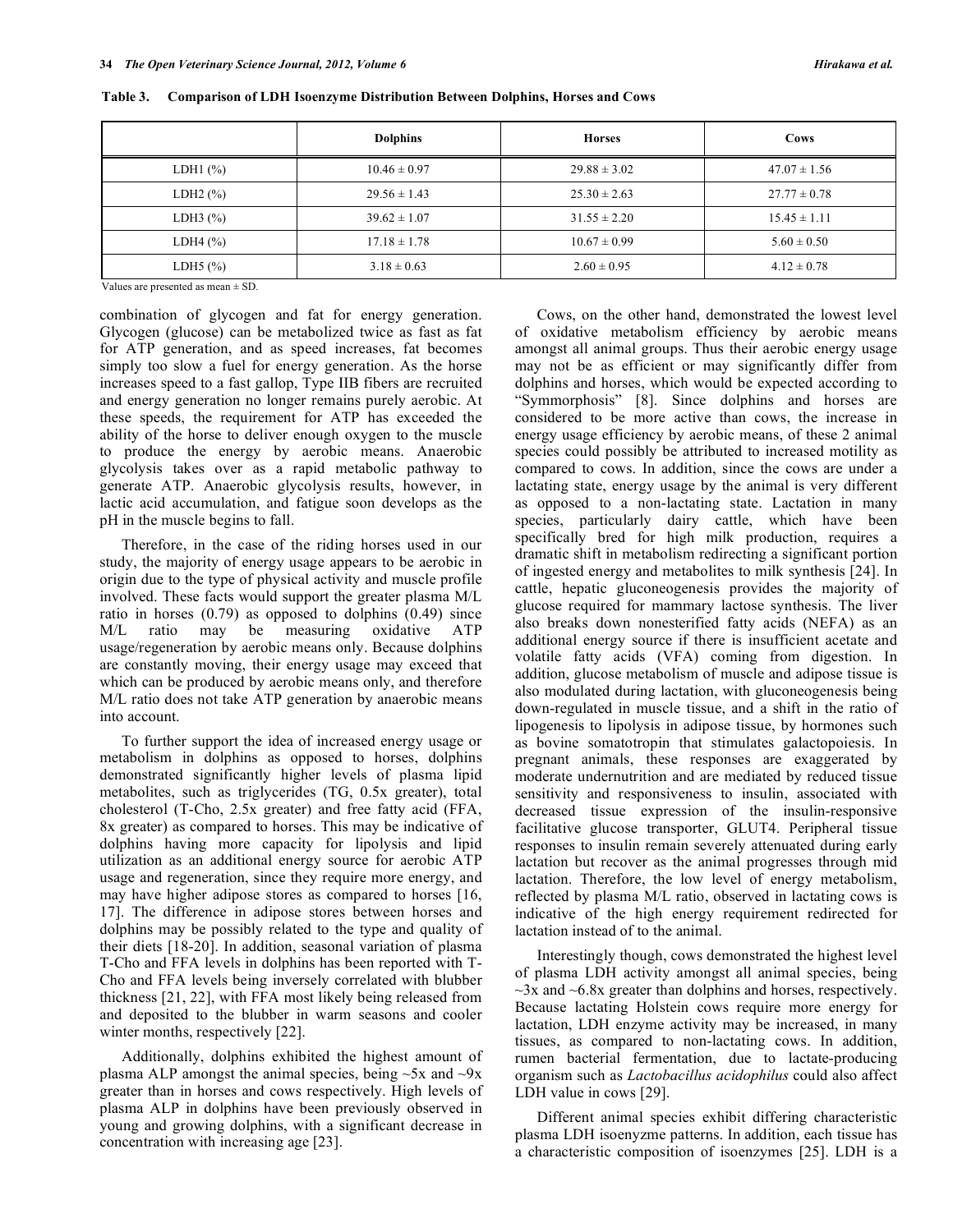tetrameric molecule made of four subunits of the parent molecules, and has five isoenzymes: LDH-1 (H4), LDH-2 (H3M1), LDH-3 (H2M2), LDH-4 (H1M3) and LDH-5 (M4) [25]. The present forms are termed H (heart) and M (muscle), for the organs from which they are obtained. Tissues containing a preponderance of LDH-1, with a lower Km value for pyruvate, usually function under aerobic conditions; whereas those containing a preponderance of LDH-5, function under relatively anaerobic conditions [26].

 Although all animal groups displayed significant differences in isoenzyme pattern distribution, dolphins and horses demonstrated a similarity in plasma LDH isoenzyme pattern with LDH-3 predominating. However, the predominance patterns also reflect "Symmorphosis" of each species in that LDH-3,-2, and -4 predominated, in decreasing amount, in dolphins, which may often experience both anerobic and anaerobic energy utilization simultaneously, while LDH-1 and LDH-3 were equally predominant, with LDH-2 following in horses, which can also experience both aerobic and anaerobic energy utilization, however not simultaneously usually, and lastly LDH-1, -2, and -3 were predominant in cows, which will tend to only experience aerobic energy utilization, due to their lack of general mobility. As such, H type isoenzymes were relatively predominant in all of the animal species plasma examined in this study.

 This study had several limitations. First, a small number of healthy dolphins and horses were available from the Enoshima Aquarium and the University Horse Riding club, respectively; therefore we had a limited number of animals in our study. Moreover, only one blood sample was drawn, per dolphin or horse, resulting in low statistical power, hence results and conclusions should be interpreted with care. Second, because the animals involved in the study were randomly selected, there was no age or gender matching performed. Aging can have an impact on energy consumption, however it is still uncertain whether it is influential enough to affect enzyme activities. For example, higher MDH activities, in skeletal muscle of older men, undergoing endurance training, have been reported [27]. Nonetheless, investigating for alternation in enzyme activities may be more appropriate if measured against age and gender matched animal groups. Three, postprandial influence might have had an impact on plasma metabolite values such as glucose and triglycerides. All blood samples, except from dolphins, were collected within 5 h postprandially, hence postprandial influence cannot be eliminated. In general, fasting is recommended before lipid screening because of the theoretical dynamic changes that can occur in test results for some lipid components, however this study focused on energy metabolism, therefore postprandial influence would be limited. Fourth, all animals involved in this study lived in captivity, and it is critical for this study to examine the animals in captivity. Particularly, blood samples collected from wild dolphins may affect the data by several reasons such as their handling stress and their diet [28]. Fifth, there was no standardized accounting or estimate of the activity and energy expenditure per day for the different animals used in our study. As such, no direct comparison could be made in terms of actual energy expenditure between the 3 different animal species.

 In conclusion, dolphins appear to have the greatest level of oxidative energy metabolism amongst horses and cows, due to having the greatest levels of plasma MDH activity. In addition, dolphin energy production/usage efficiency was second (M/L ratio =  $0.49$ ) behind that of horses (M/L ratio = 0.79). Overall, these results suggest that dolphins may possibly generate more energy than horses, especially for increased mobility in the water; however all of the produced energy is not utilized for some reasons, such as smaller tank size or other environmental limitations. However, cows demonstrated the highest plasma LDH activity amongst all animal species. This may have been attributed to their lactating state. Although all animal groups displayed a different plasma LDH isoenzyme pattern distribution, dolphins and horses demonstrated a similarity with LDH-3 isoenzyme predominating in plasma, as opposed to LDH-1 in cows, which would reflect "Symmorphosis" of these 2 species and their aerobic/anaerobic energy metabolism needs.

 Overall, plasma MDH and LDH activity levels, M/L ratio, and plasma LDH isoenzyme pattern can all be useful indicators for better understanding oxidative energy metabolism and monitoring of captive animals' health. As it is not easy to obtain tissue samples from animals, the development of blood indicators for evaluating whole body metabolic state is necessary, and further research is required and should be pursued.

## **ABBREVIATIONS**

- $ATP =$  Adenosine triphosphate
- $LDH =$  Lactate dehydrogenase
- MDH = Malate dehydrogenase
- NAD = Nicotinamide adenine dinucleotide
- NADH = Nicotinamide adenine dinucleotide reduced form

## **CONFLICT OF INTEREST**

 The authors confirm that this article content has no conflict of interest.

## **ACKNOWLEDGEMENTS**

 The authors wish to thank Enoshima Aquarium and Koizumi Milk Farm for their help with collecting blood samples from animals and their valuable advice. This work was supported in part by the Strategic Research Base Development Program for Private Universities from the Ministry of Education, Culture, Sports, Science and Technology of Japan (MEXT), 2008-2012, and Grant-in-Aid for Scientific Research (No. 21380195) from the MEXT.

## **REFERENCES**

- [1] Arai T, Machida T, Sasaki M, Oki Y. Hepatic enzyme activities and plasma insulin concentrations in diabetic herbivorous voles. Vet Res Commun 1998; 13: 421-6.
- [2] Arai T, Takahashi M, Araki K, Washizu T. Activities of enzymes related to the malate-aspartate shuttle in the blood cells of thoroughbreds undergoing training exercise. Vet Res Commun 2001; 25: 577-83.
- [3] Setoyama C, Joh T, Tshuzuki T, Shimada K. Structural organization of the mouse cytosolic malate dehydrogenase gene: comparison with that of the mouse mitochondrial malate dehydrogenase gene. J Mol Biol 1988; 202: 355-64.